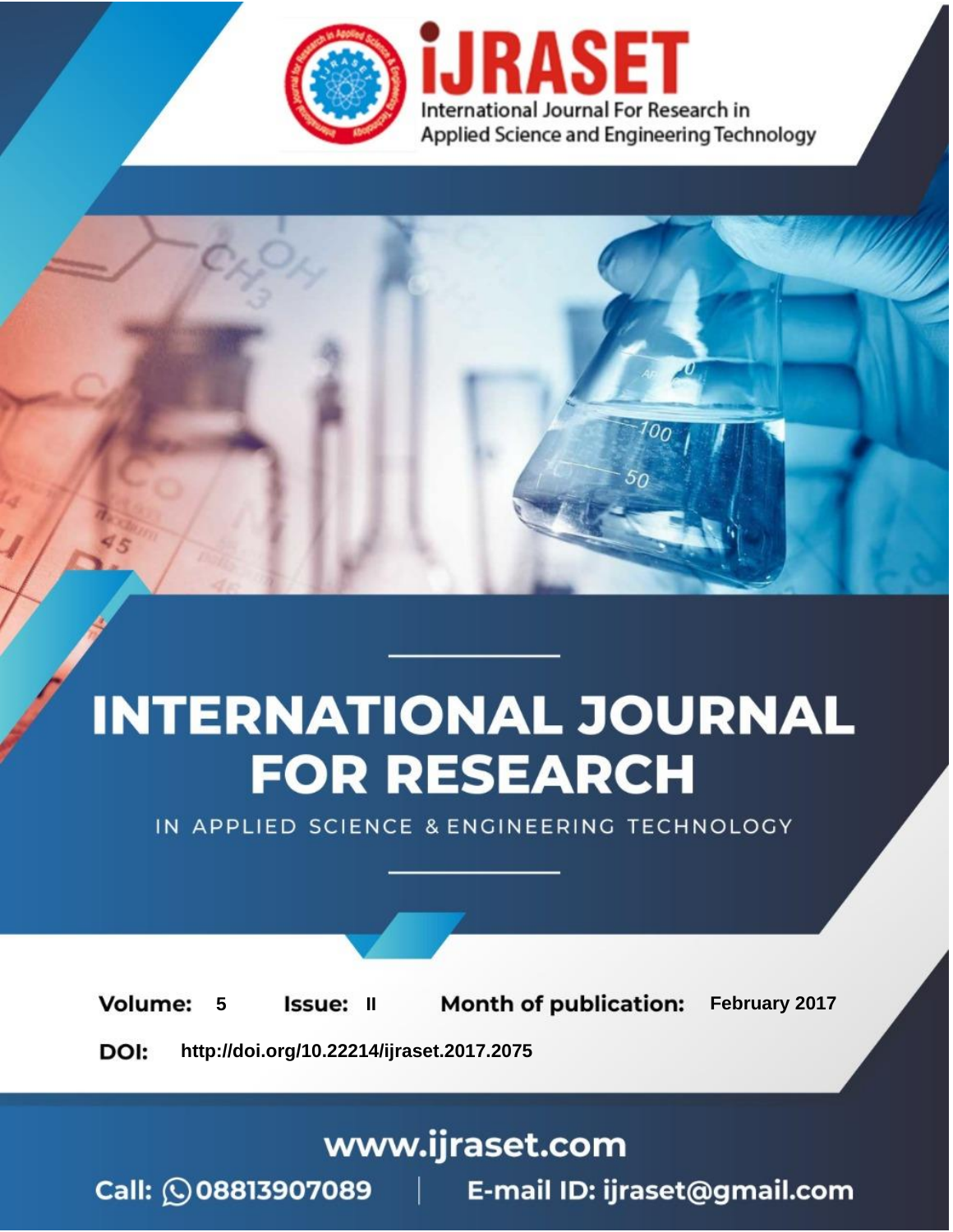### **International Journal for Research in Applied Science & Engineering Technology (IJRASET)**

## **Locate Me: A Privacy Preserving Pseudonym Generation of Location Proof Updates Through Co-Located Devices**

Deepan E.<sup>1</sup>, Aaravamuthan P.<sup>2</sup>, Kasinathan R.<sup>3</sup>, Jagadeeshkumar R.<sup>4</sup>, Mr. N. Gobi<sup>5</sup>

*1,2,3,4B.E., Computer Science Engineering, Dr. Mahalingam College of Engineering and Technology, Pollachi. <sup>5</sup>Assistant Professor, Computer Science Engineering, Dr. Mahalingam College of Engineering and Technology, Pollachi.*

*Abstract: Today's location-sensitive service relies on user's mobile device to determine its location and send the location to the application. This approach allows the user to cheat by having his/her device transmit a fake location, which might enable the user to access a restricted resource erroneously or provide false identity. To address this issue, we propose a far better system, more efficient than A Privacy-Preserving LocAtion proof Updating System(APPLAUS) in which co-located Bluetooth enabled mobile devices mutually generate location proofs, and update to a location proof server. Periodically changed pseudonyms are used by the mobile devices to protect source location privacy from each other, and from the untrusted location proof server in the proposed system. Extensive experimental results show that our proposed scheme (LOCATEme), besides providing location proofs effectively, can efficiently preserve the source location privacy.*

*Pseudonyms are objects that consists of Bluetooth MAC, latitudes, longitudes, timestamp, key and they don't have any specific meaning. Pseudonym objects are uploaded to the server at a particular interval of time period with a session id that can be used to track what time the user has requested for location proofs which avoid pseudonym object clashes and mismatches. This will be helpful to identify whether the user's location is highly accurate, reliable and trustworthy.*

*The project is set up such that whenever it is used in the device, the bluetooth gets synced up with nearby devices, letting it get the MAC address alone of the bluetooth device just in case to give the user an identity that is totally unique. This helps in distinguishing users so that they can be used for location proof submissions. The nearby device will send proof for the user's device when the server sends an acknowledgement that their device is prone to proof submissions. The process of sensing nearby co-located devices through bluetooth allows automatic submissions of location proof updates without the need of the user to do the work manually.*

### **I. INTRODUCTION**

With the pervasiveness of smart phones, Location Based Services (LBS) have received considerable attention and become more popular and vital recently. However, the use of LBS also poses a potential threat to user's location privacy. In this project, we present an efficient and privacy-preserving location-based query solution, called APPLAUS and LOCATEme. Specifically, to achieve privacy-preserving spatial range query, we propose the first predicate-only encryption scheme for inner product range (Pseudonym object PO), which can be used to detect whether a position is within a given circular area in a privacy-preserving way. To reduce query latency, we further design a privacy-preserving index structure in LOCATEme. Detailed security analysis confirms the security properties of LOCATEme. In particular, for a mobile LBS user using an Android phone, around 1.9 s is needed to generate a query, and it also only requires a commodity workstation.

Today's location-sensitive service relies on user's mobile device to determine its location and send the location to the application. This approach allows the user to cheat by having his device transmit a fake location, which might enable the user to access a restricted resource erroneously or provide bogus alibis. To address this issue, we propose a privacy preserving location proof updating system (APPLAUS) in which co-located Bluetooth enabled mobile devices mutually generate location proofs, and update to a location proof server.

To develop periodically changed pseudonyms that can be used by the mobile devices to protect source location privacy from each other, and from the untrusted location proof server. We also develop user-centric location privacy model in which individual users generate their location privacy preserving pseudonym objects in real-time and decide whether and when to accept a location proof exchange request based on their location privacy levels. The main objective is to provide privacy preserving location proof updates for all Location Based Services (LBS), existing and new ones. LOCATEme can be implemented with the existing network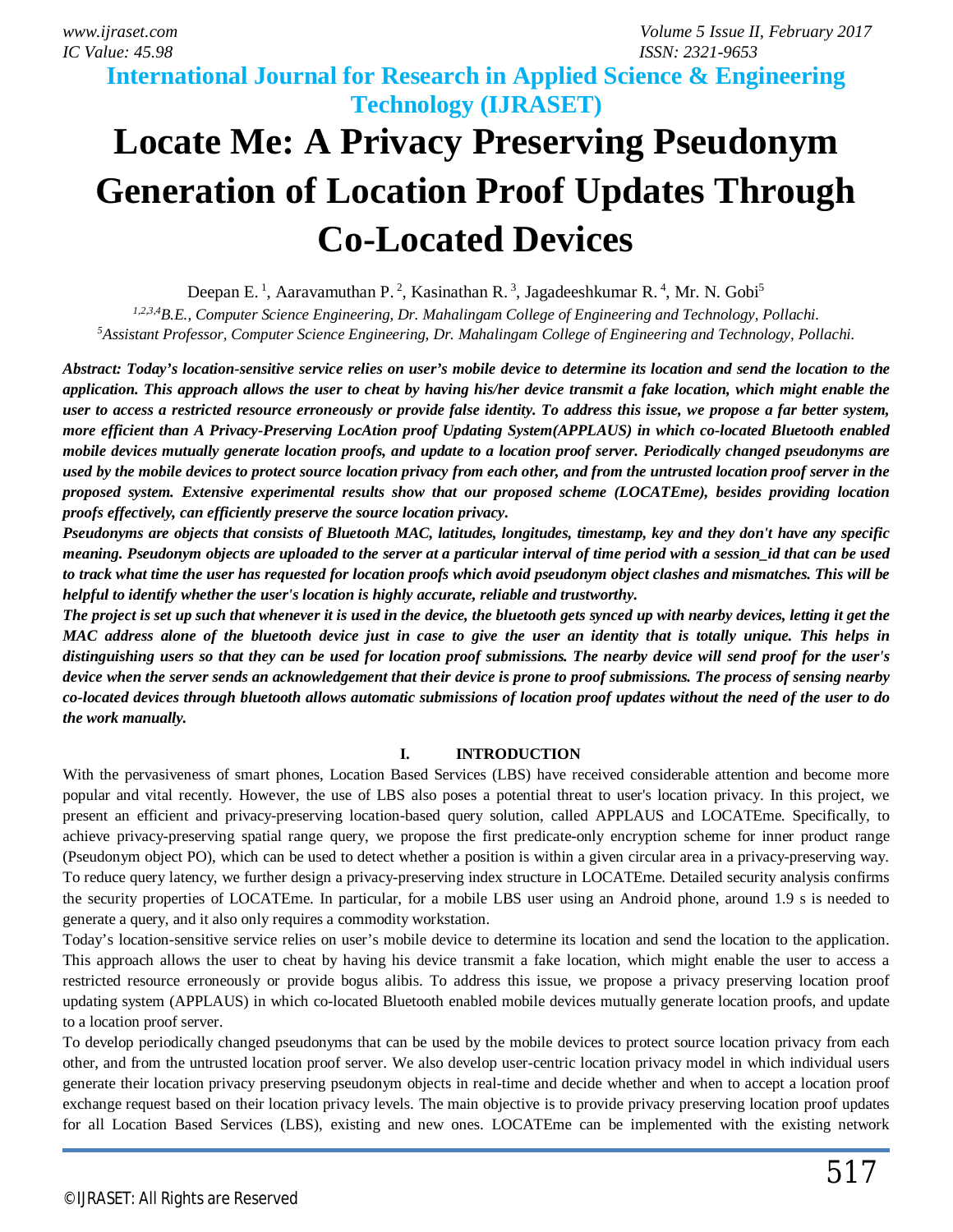*IC Value: 45.98 ISSN: 2321-9653*

### **International Journal for Research in Applied Science & Engineering Technology (IJRASET)**

infrastructure and the current mobile devices, and can be easily deployed in Bluetooth enabled mobile devices with little computation or power cost.

### **II. EXISTING SYSTEM**

Mobile devices, such as smartphones and PDAs, are playing an increasingly important role in people's lives. Location based services take advantage of user location information and provide mobile users with a unique style of resource and services. Nowadays more and more location-based applications and services require users to prove their locations at a particular time. Location data are in the form of latitudes and longitudes generated through the GPS available in the mobile device. This data is sensitive and requires privacy[3]. To ensure this privacy of user's location data, we design LOCATEme, a privacy preserving location proof updates through co-located bluetooth devices. Each device generates the location and a corresponding pseudonym object. A pseudonym object comprises of MAC identity of that device, latitude, longitude, timestamp and a key. Initially, the device submits a dummy proof to the server as an acknowledgement. Every time a dummy proof is submitted, a new session gets started with a fresh set of proof counts for each pseudonym object. These are tracked dynamically with real time updates to ensure the accuracy of location data and also preserving the privacy of the location data enclosed within the pseudonym object. When the location proof counts exceeds the threshold value, the user is granted permission and the location is verified as a trusted one. This prevents any sort of false identity and preserves the privacy of the data, that the user entrusts it with the server.

Co-located bluetooth devices are used to generate proofs in the form of pseudonym objects for N nearby devices[4]. Hence, N number of proofs from N number of devices will be generated for N number of other devices simultaneously. Pn number of pseudonym objects will be generated for each nearby device and the same for every other device present within a device's reach. Proximity analysis is not required because, bluetooth is put into use which has a constraint of sensing devices only upto a few hundred metres. We can infer from this that, any proof from one device to another device suggests that those two devices are definitely nearby.

#### **III. SYSTEM METHODOLOGY**

#### *A. Dummy proof generation*

The prover broadcasts a location proof request to its neighboring nodes through Bluetooth interface according to its update scheduling. The request should contain the prover's current pseudonym Pprov, and a random number Rprov. Dummy proofs acts as an acknowledgement for the server so that it starts to wait for proofs submitted by co-located devices before the session ends and a new one starts.





### *B. Pseudonym object generation*

Suppose a mobile node i has a set of pseudonyms  $P1,P2,\cdots$ , PM which change periodically, and distinct parameters  $\lambda 1,\lambda 2,\cdots,\lambda M$ for each pseudonym are predetermined. If each pseudonym Pj updates its location proofs (including dummy proofs) such that the inter-update interval follows Poisson distribution with parameter  $\lambda j$ , as in Figure 3, then the entire inter-update intervals for node i follow Poisson distribution with a parameter of  $\lambda = \lambda_1 + \lambda_2 + \cdots + \lambda_M$ . It has the properties of pseudonym unlinkability and statistically strong source location unobservability. The pre-defined updating parameter  $\lambda$  determines how frequently location proofs are updated.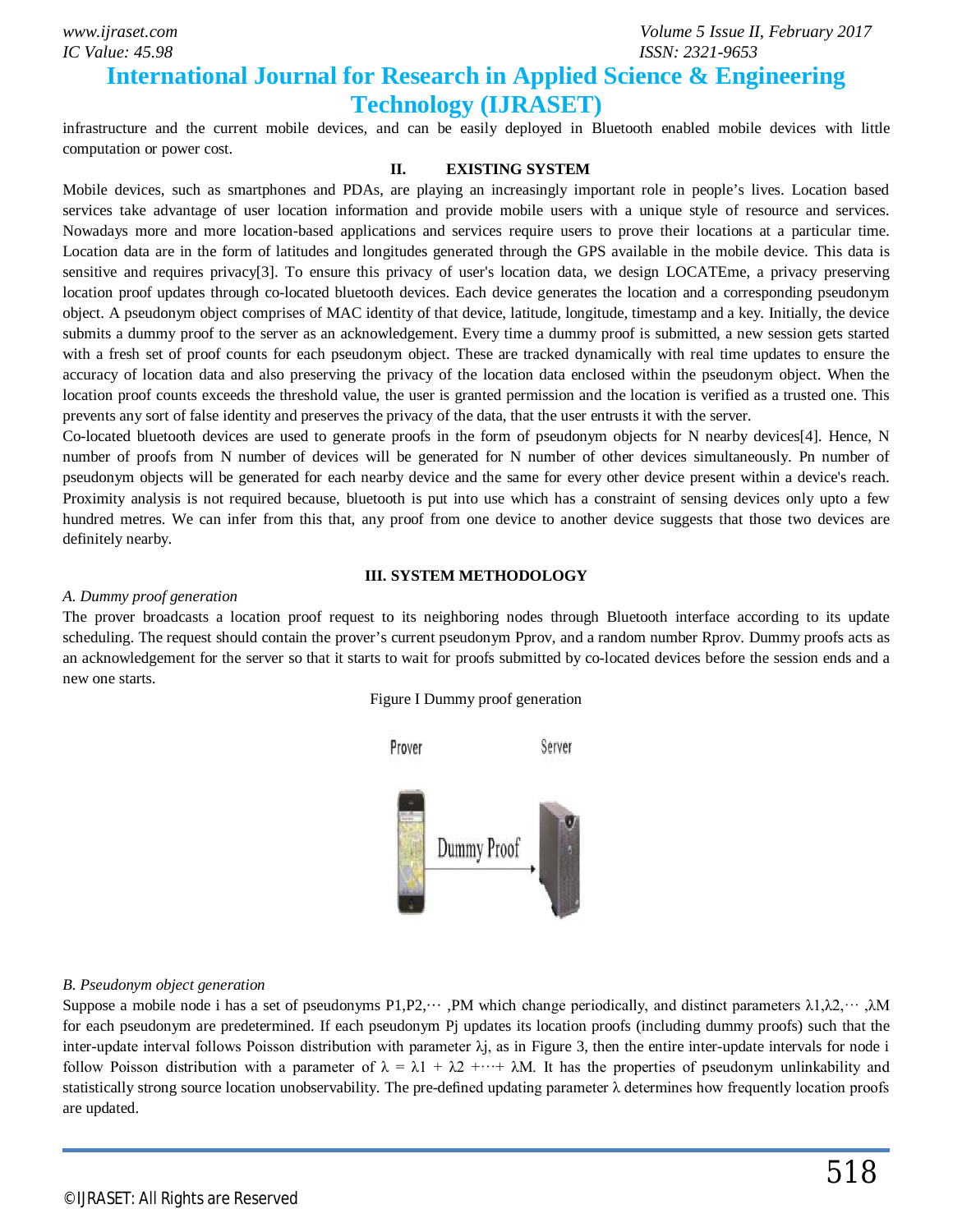### **International Journal for Research in Applied Science & Engineering**



### *C. Bluetooth module with location proof generation*

Bluetooth is a ubiquitous short-range, low-power communication technology that also provides a robust device discovery mechanism, making it a logical choice for implementing our prototype. As observed in evaluation, limited range and discovery latency due to underlying Bluetooth technology exerts another negative impact on performance of our protocol, especially in high mobility scenarios. **Bluetooth** Smart advertising packets also contain a **MAC address** to identify the device. This helps distinguishing the various users available in the region and also to generate unique per device pseudonym objects. This might help us understand the importance of bluetooth module in the proposed system[14].





### *D. Implementing automatic location updates generator*

Location will be updated for every 2 seconds. Location manager manages the time interval and accuracy of location data generated by the user's device. Location manager checks for user's permission to allow generate location data, explicitly and it allows the user to decide. Location listener decides what to do with the data based on the location manager's status. It overrides several functionalities like what to do when the location gets changed or disabled. Location provider method will be called every two seconds to generate location data.

Bluetooth module is implemented to get the nearby device synced up with our device automatically in order to get the MAC address of each device and send proofs for them automatically in the background to the server every two seconds letting the user not to do much work but just switching on the option given. Location manager can be used to get high accurate location coordinates from the server.

Bluetooth shouldn't always be switched on which drains the battery of the device. Hence, a time period is provided stating when bluetooth should be active. Once it senses nearby devices, the device list should be stored in a temporary list and the bluetooth must be switched off. This must be done automatically every time, the user sends a dummy proof to the server. Bluetooth discoverability mode should be turned on so that it is visible to all nearby devices. If we fail to do this, none of the nearby device can send proofs for our device and the main purpose for the system fails. Hence, this should be automated to. The default discoverability mode extends up to 300 seconds. After 300 seconds, visibility is turned off and no nearby device can sense the device.

### *E. Influence of proposed system over LBS*

Our proposed system consists of implementation of our modified existing system with privacy preserving location proof updates through co-located devices in all Location Based Services (LBS). We have chosen two location based services, LBS authentication and campus LBS. We ought to implement location proof updates through bluetooth module and we ought to set a threshold value so as to ensure, when the estimated location proofs cross this threshold, the location based services should be enabled. LBS authentication is proposed because username and passwords have become too mainstream and prone to hacking. To avoid this, LBS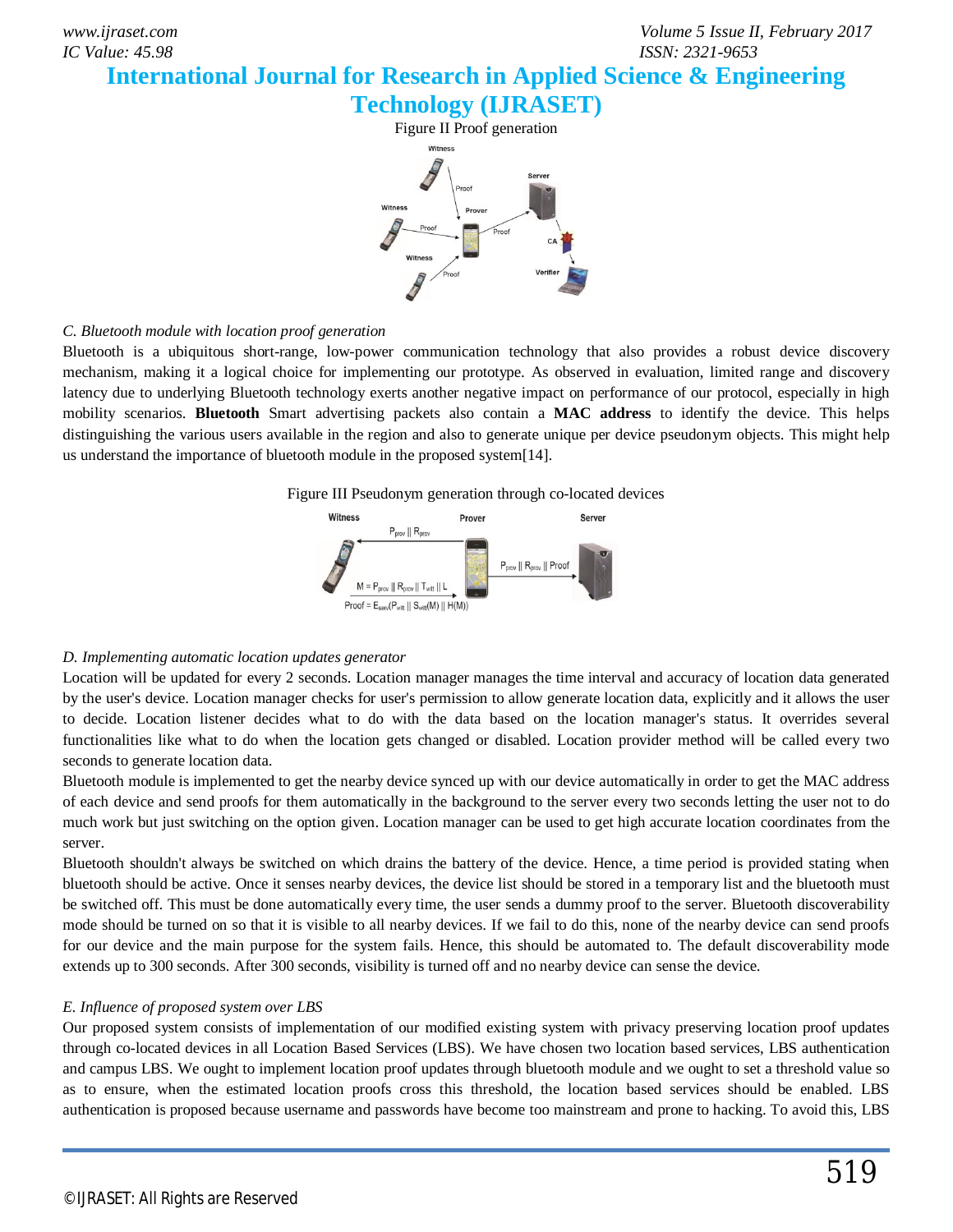*IC Value: 45.98 ISSN: 2321-9653*

### **International Journal for Research in Applied Science & Engineering Technology (IJRASET)**

authentication provides authentication questions based on user's location. To preserve this location data, we can implement LOCATEme over LBS authentication[1]. The device's dummy proof along with nearby devices' proofs, allows the system to calculate the score whether or not to trust the user's location data.

Campus LBS can be used in organizations that requires job tracking and employee tracking. It can be used to track user's activities inside the organization and to provide location data privacy, LOCATEme is implemented over campus LBS. Each time the user accesses the device, new session starts enabling the server to identify the incoming proofs as new set of proofs. This enables the user to have real time updates over their locations and can be established anywhere anytime. Implementation of LOCATEme over LBS can be done by checking whether the proof count is greater than the threshold value or not[2]. If proof count is greater than the threshold value, location data is valid and it enables the LBS. If proof count is not greater than the threshold value, a new session gets started and it waits for new sets of proofs from nearby devices. The bluetooth sense module has been implemented in the existing system itself and it can be used for the proposed system too. It allows the device to sense nearby devices and generate location proof updates for those devices. Automatic generation of data is encouraged in proposed system too as it makes the job of the user easy and it is user friendly.

#### *F.Implementation in LBS authentication system*

A location-based authentication system is where authentication questions are generated based on users' locations tracked by smartphones. More specifically, the system builds a location profile for a user based on periodically loggedWi-Fi access point beacons overtime, and leverages this location profile to generate authentication questions. locateme can be used in this system for providing privacy for user's location. If there exists colliding locations, questions may arise based on both the locations.

None the less, location based scheme can be used in addition to password based mechanisms to prevent attacks launched by stolen or lost devices, or attacks launched from remote locations using stolen passwords. For example, location based questions may be asked only if a service provider is in doubt. In such cases, even if the password gets compromised, someone from a remote location cannot access the accounts/services due to failure to answer the location based questions correctly. Hence, based on our findings, we strongly believe that the proposed location-based authentication system can be easily incorporated with existing techniques and significantly improve the overall system security by adding another level of easy to use security mechanism.

#### Figure IV LBS authentication



### *G. Implementation in campus LBS*

It can be used in Campus LBS, a system that checks whether the user is present in the required location or not. This system may be used for job tracking and employee tracking. Any campus environment, can gain a lot of value from the emerging location-based services (LBS). There are a few characteristics that render campuses as prime hotspots that enable richer Bluetooth-based LBS experiences. Firstly, there is a captive audience, students, staff, employees spend a lot of time within the campus, with a proportion even living on campus during this period. Secondly, the growing trend is pervasive WiFi – indoor and outdoor always available. Lastly, due to widely available free WiFi, the proportion of people walking around with their mobile devices with WiFi switched "on" is very high relative to other industries, not surprising since students are happy to use campus WiFi rather than pay for their mobile data service and with the help of bluetooth enabled devices, we can manage the activities of each students/employees by implementing LOCATEme over campus LBS to provide locatio data privacy. We can use proximity analysis for tracking location data of the user within the campus and we can manage activities according to that location data.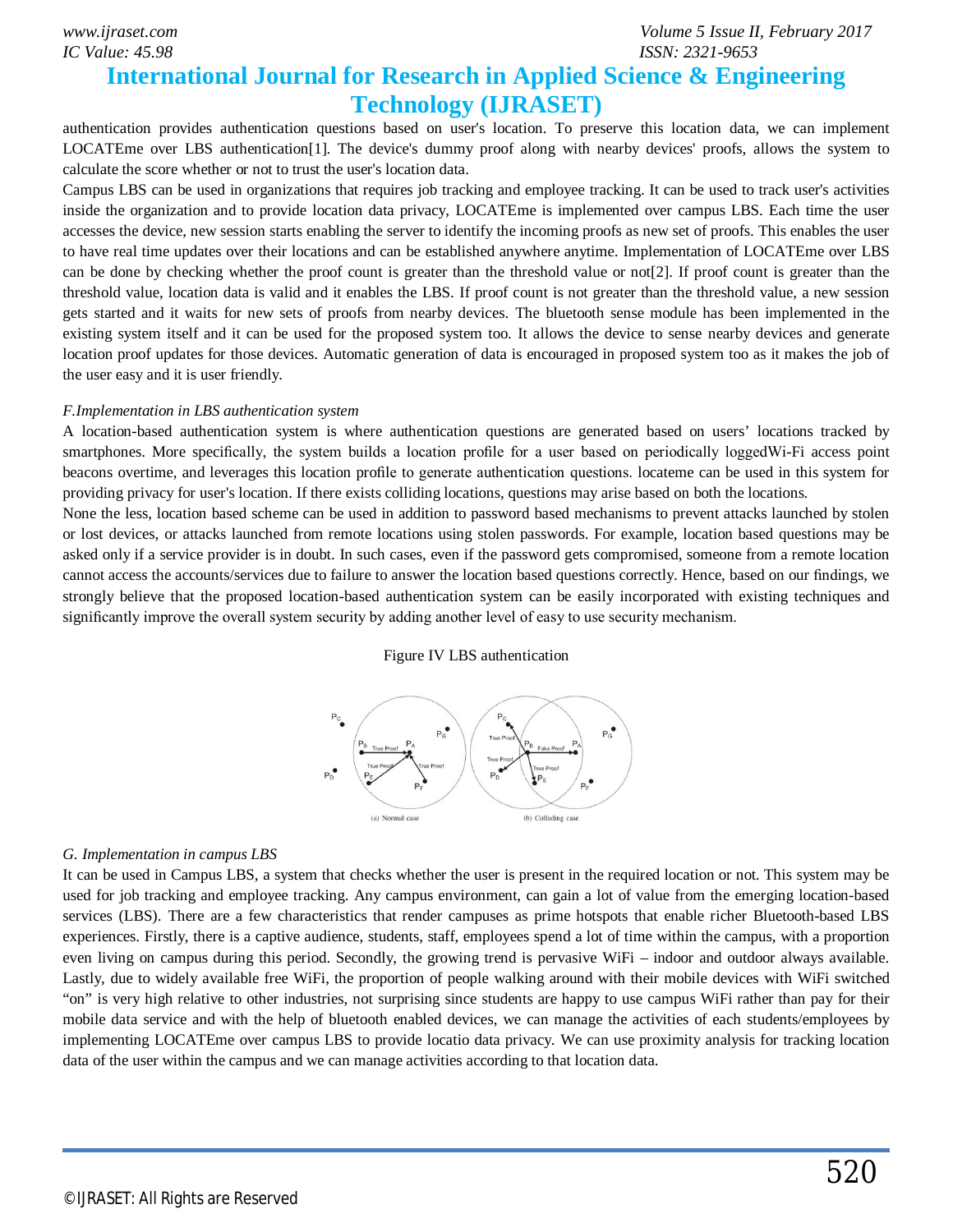*www.ijraset.com Volume 5 Issue II, February 2017*

### **International Journal for Research in Applied Science & Engineering**

**Technology (IJRASET)**

Figure V Campus LBS



### **IV. RESULTS**

### *A. Dataset*

The referred dataset consisted of raw latitude and longitude data mapped with real time environment and relative location dataset. This wasn't efficient enough to deal with privacy preserving location updates. Pseudonym objects are one among the entities of the table that deals with proximity analysis as well as privacy preservation. Figure VI Dataset

| Entry                      | Time              | Relative location data extracted<br>from beacon processing        | Location Estimate from Terminal |               |     | I Location Estimate at Infrastructure   Location Accuracy Estimate |               |     |      |      |      |
|----------------------------|-------------------|-------------------------------------------------------------------|---------------------------------|---------------|-----|--------------------------------------------------------------------|---------------|-----|------|------|------|
|                            |                   |                                                                   | lat                             | Long          | Hev | Lat                                                                | long          | Hev | Lat  | lone | Hev  |
| Infrastructure Computation | 3/5/2010 10:45 AM | <terminal 6="" beacon="" data="" set=""></terminal>               | na                              | na            | na. | 40.7936445                                                         | $-73,415234$  | 162 | 4.9  | 59   | 39.6 |
| Infrastructure Computation | 3/5/2010 10:30 AM | <terminal 5="" beacon="" data="" set=""></terminal>               | na                              | na            | na. | 40.7934334                                                         | $-73.415133$  | 217 | 53   | 61   | 47.0 |
| Terminal data 4            | 3/5/2010 10:29 AM | <terminal <math="" beacon="" data="" set="">\spadesuit</terminal> | 40.7933961                      | -73.4150283   | 124 | 40.7933961                                                         | $-73.4150283$ | 124 | 12.6 | 62   | 54.2 |
| Terminal data 3            | 3/5/2010 10:03 AM | <terminal 3="" beaton="" data="" set=""></terminal>               | 40.7934421                      | -73,4150002   | 101 | 40.7934421                                                         | $-73.4150002$ | 101 | 14.8 | 82   | 12.0 |
| Terminal data 2            | 3/5/2010 9:42 AM  | <terminal 2="" beaton="" data="" set=""></terminal>               | 40.7934992                      | $-73.4153972$ | 319 | 40.7934992                                                         | $-73.4153972$ | 319 | 28   | 99   | 27.3 |
| Terminal data 1            | 3/5/20109:27 AM   | <terminal 1="" beaton="" data="" set=""></terminal>               | 40.7939991                      | $-73.4151119$ | 86  | 40.793999                                                          | $-73.4151119$ | 86  |      | 19.2 | 14.0 |

The dataset that we intend to create should consist of pseudonym objects instead of latitudes and longitudes in order to provide location data privacy to the users. The device will generate the pseudonym and send it to the server automatically every two seconds. The dataset consists of hits and session to keep track of number of proofs and time of the location data updates. Figure VII Dataset generated by locate me system

| id                | pseudonym                                             |                | hits session   |
|-------------------|-------------------------------------------------------|----------------|----------------|
| C0:EE:FB:D5:7F:BA | F5oyp2ubNBSo9/+5yX/Mag==<br>LATLONI99Amtzuj1vqZJNqOYa | $\overline{2}$ | 1              |
| CO:EE:FB:D5:7F:BA | EQItt41uDBtg7ppnBxEYHw==<br>LATLONTIo5/t+XzJ55k1qT7c1 | $\overline{2}$ | 1              |
| 24:DA:9B:7E:F9:69 | F5oyp2ubNBSo9/+5yX/Mag==<br>LATLONI99Amtzuj1vqZJNqOYa | 3              | 1              |
| CO:EE:FB:D5:7F:BA | EQltt41uDBtq7ppnBxEYHw==<br>LATLONTIo5/t+XzJ55k1qT7c1 | $\overline{2}$ |                |
| 24:DA:9B:7E:F9:69 | Ood1jrKosGgt0kgQIXTdWw==<br>LATLONV4/GB/a+JKICFICA7P5 | 3              | 1              |
| 24:DA:9B:7E:F9:69 | F5oyp2ubNBSo9/+5yX/Mag==<br>LATLONI99Amtzuj1vqZJNqOYa | 1              | $\overline{2}$ |

### *B. Evaluation Metric*

During our evaluation, we use three metrics: message overhead ratio, proof delivery ratio, and average delay. The message overhead ratio is defined as the ratio of dummy traffic and real proof traffic. The proof delivery ratio is the percentage of location proof message that is successfully uploaded to the location proof server. The average delay is the time difference between the time when a location proof update is needed and when the location proof message has reached the location proof server. We compare our LOCATEme scheme with a baseline scheme in terms of all metrics. In the baseline scheme, each node does not alter pseudonyms based on Automatic generation system. Rather, it uses a constant rate to upload location proofs. Unlike LOCATEme where two nodes mutually exchange location proofs, the baseline scheme only uploads its own location proof if there is a proof available. A dummy message is uploaded instead when there is no proof available.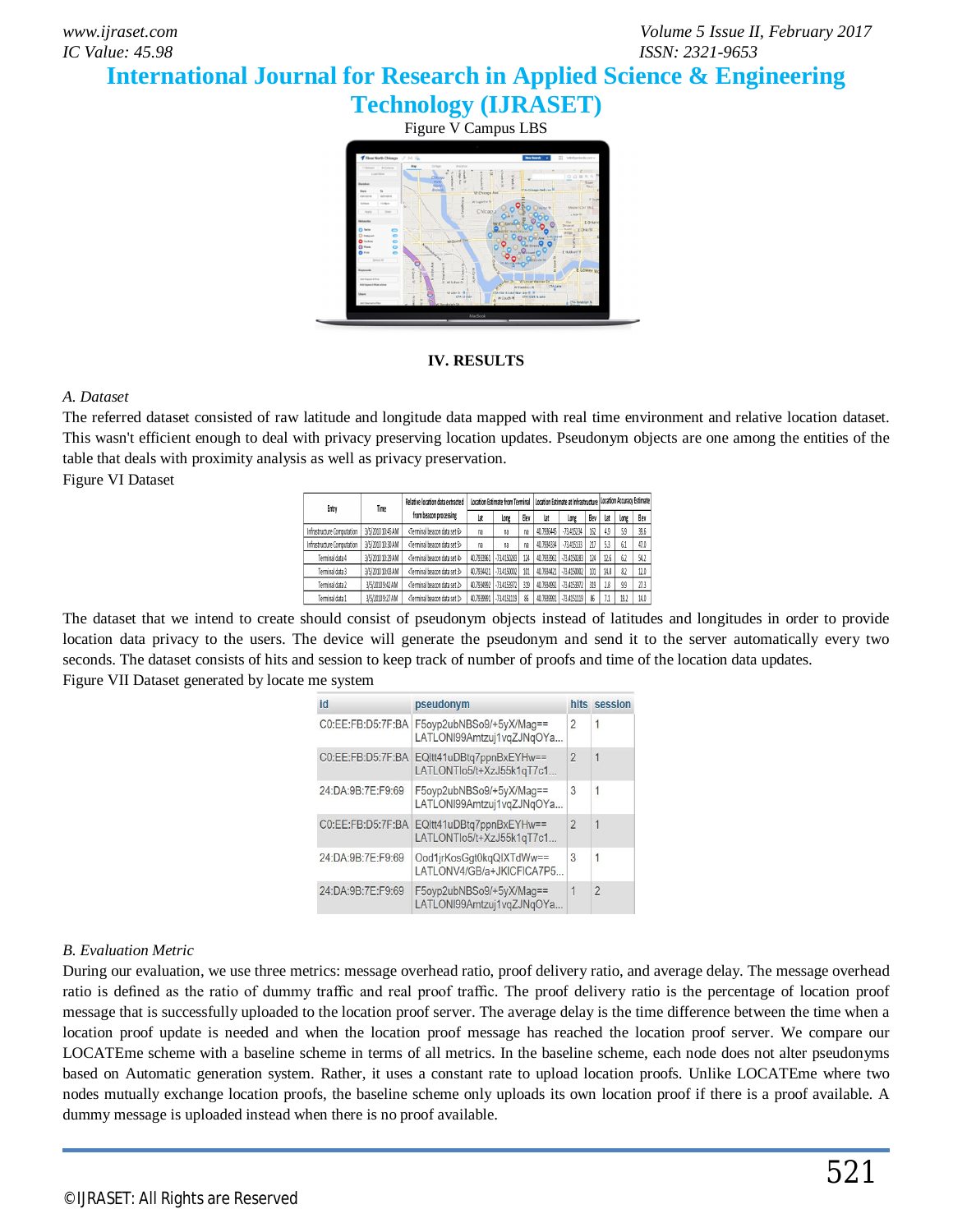*IC Value: 45.98 ISSN: 2321-9653*

### **International Journal for Research in Applied Science & Engineering Technology (IJRASET)**

The performance comparison between LOCATEme and the baseline scheme is shown under different ratio of Interval proof and Interval contact. Here, Interval proof is the required interval between two location proof updates, while Interval contact is the mean real contact interval. Let ω = Interval proof/Interval contact. LOCATEme outperforms baseline on overhead ratio when ω is larger than 0.75. When  $\omega > 1.5$ , the overhead ratio of LOCATEme decreases to as low as 0.2. The proof delivery ratio also reaches 93% when  $\omega > 1.5$ . LOCATEme and baseline have similar average delay when  $\omega > 1$ , in which the delay is measured as the unit of Interval proof. When  $\omega > 1.5$ , the delay becomes lower than 0.15 of Interval proof. We can conclude that when  $\omega > 1.5$ , that is, when the location proof update interval is at least 1.5 of the contact interval, the performance of LOCATEme reaches an adequate level. The performance is not improving significantly after  $\omega = 2$ . Therefore, an appropriate ratio  $\omega$  between Intervalproof and Intervalcontact should be carefully chosen between 1.5 and 2. LOCATEme assures the ω value of 2 and hence the accuracy level is around 93% and it is a constant one. In Figure 11, the x-axis deals with Intercal proof/ Interval contact ratio and the y-axis deals with the delay. It compares the baseline scheme with LOCATEme and portrays the advantages of LOCATEme over baseline scheme.

#### **V. FUTURE ENHANCEMENT**

Thus, Location data in LBS systems can be preserved so that the users will have the assurance of location data privacy as well as efficient transition of location data with promising speed and accuracy. LOCATEme can solve any LBS related problem regarding privacy issues. LOCATEme provides top level accuracy and privacy for user's location data in the form pseudonym objects that can be transferred to any anonymous server without hesitation of losing privacy. This enables the application to develop any kind of LBS based on LOCATEme so as to ensure privacy.

Many emerging applications such as the recent games, Pokemon Go and Mini Militia, constantly shares the user's location data to the server. The user has no location data privacy. It is studied that our system can provide privacy to all the user's location data simultaneously and enable them use these applications in a safer environment.

Many campuses these days have LBS (Location Based Services) with no location data privacy. LOCATEme solves that problem by enabling the user to choose between different privacy levels. LBS authentication is a major interest for many companies now but the huge problem of maintaining the user's location data preserved has been solved by LOCATEme. We ought to give promising results and a better future for all location based services which will be a base factor for all new emerging applications in the market.

### **REFERENCES**

- [1] Albayram, Y., Khan, M. M., Bamis, A., Kentros, S., Nguyen, N., & Jiang, R. (2014). A Location-Based Authentication System Leveraging Smartphones. IEEE 15th International Conference on Mobile Data Management
- [2] Das, S., & Sadhukhan, P. (2014). Performance evaluation of a LBS system delivering Location-Based Services using wireless local area network. Applications and Innovations in Mobile Computing (AIMoC
- [3] Gambs, S., Killijian, M.-O., Roy, M., & Traore, M. (2014). PROPS: A PRivacy-preserving Location Proof System. IEEE International Conference on Reliable Distributed Systems
- [4] Gruteser, M., & Grunwald, D. (2013). Anonymous usage of location-based services through spatial and temporal cloaking. ACM MobiSys
- [5] Hua, L., & Dai, J. (2014). A location authentication scheme based on adjacent users. Progress in Informatics and Computing (PIC)
- [6] Kaur, G., & Sachdeva, M. (2013). Implementation of Secure Authentication Mechanism for LBS using best Encryption Technique on the Bases of performance Analysis of cryptographic Algorithms. International Journal of Security, Privacy and Trust Management (IJSPTM)
- [7] Li, M., Sampigethaya, K., Huang, L., & Poovendran, R. (2012). Swing & swap: user-centric approaches towards maximizing location privacy. 5th ACM workshop on Privacy in electronic society
- [8] Luo, W., & Hengartner, U. (2013). Proving your location without giving up your privacy. ACM HotMobile
- [9] Mengjun, L., Shubo, L., Rui, Z., Yongkai, L., Jun, W., & Hui, C. (2014). Privacy-Preserving Distributed Location Proog Generating System. Security Schemes and Solutions Conference
- [10] Niu, B., Zhu, X., Chi, H., & Li, H. (2013). 3PLUS: Privacy-Preserving Pseudo-Location Updating System in Location-Based Services. IEEE Wireless Communications and Networking Conference
- [11] Wang, X., Pande, A., Zhu, J., & Mohapatra, P. (2011). STAMP: Enabling Privacy-Preserving Location Proofs for Mobile users. IEEE ACM TRANSACTIONS ON NETWORKING
- [12] Zhichao, Z., & Guohong, C. (2015). APPLAUS: A Privacy-Preserving Location Proof Updating System for Location-based Services. IEEE INFOCOM